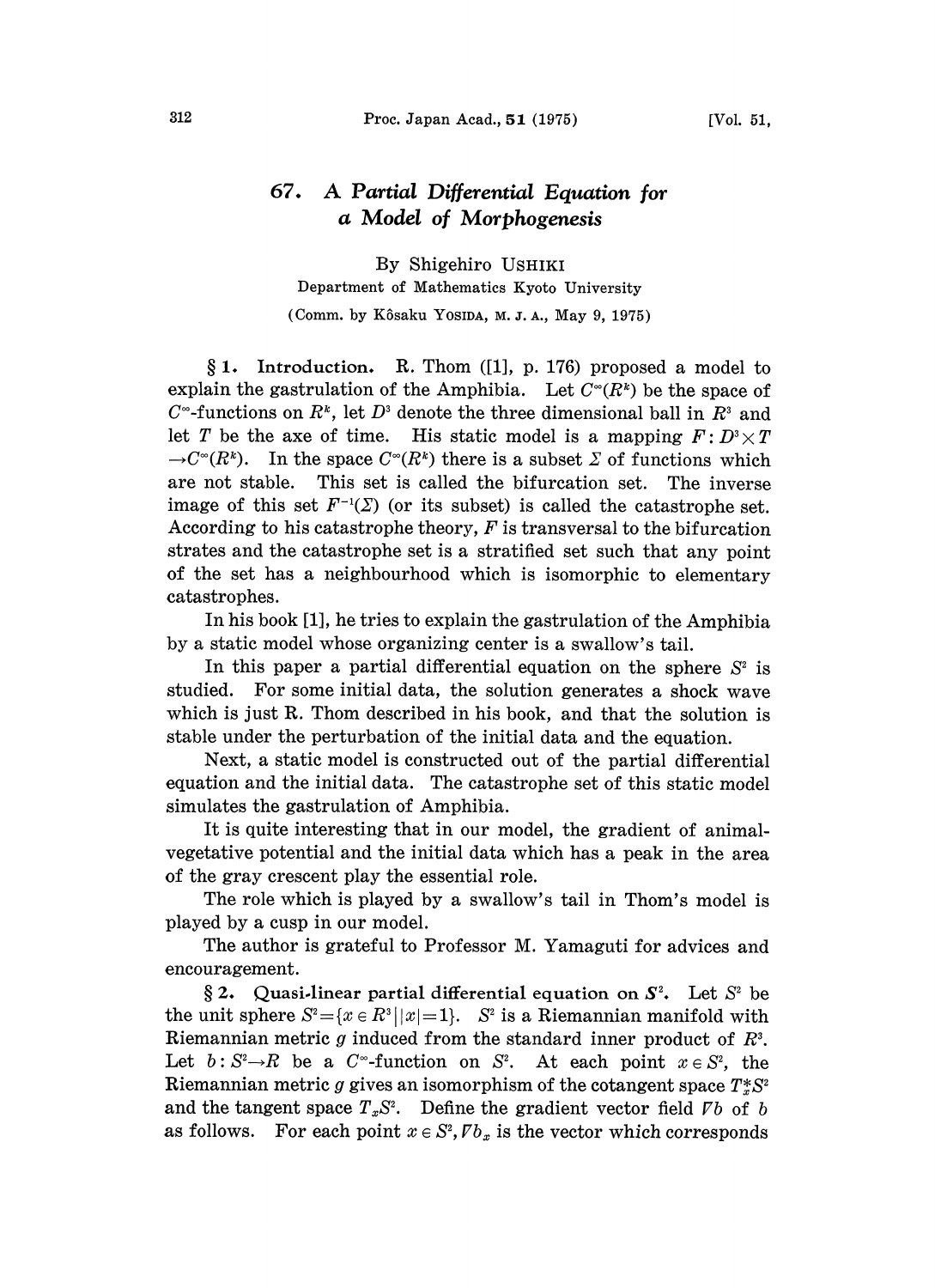to the convector  $db_x$ , the exterior derivative of b, i.e.  $\mathbb{F}b_x$  is the unique vector such that for any vector v in  $T_xS^2$ ,  $g(\nabla b_x, v) = db_x(v)$ . Let  $A: R \rightarrow R$  be a smooth function such that the second order derivative is strictly positive  $A''(u) \geq \varepsilon > 0$ . Let  $a(u) = A'(u)$ . Let T denote the axe of time and let its coordinate t. Let  $\langle , \rangle$  denote the Riemannian metric, i.e.  $\langle v_1, v_2 \rangle = g(v_1, v_2)$ .

Consider the Cauchy problem for the following partial differential equation,

$$
\frac{\partial u}{\partial t} + \langle \nabla A(u), \nabla b \rangle = 0 \tag{1}
$$

where u is the unknown function  $u: S^2 \times T \rightarrow R$ , with initial condition  $\phi: S^2 \times 0 \rightarrow R$ , and  $\bar{V}$  denotes the gradient vector field with respect to  $S^2$ . The equation (1) is also written as

$$
\frac{\partial u}{\partial t} + a(u)\langle Fu, Fb \rangle = 0 \tag{2}
$$

The equation tells that the value of  $u$  depends only on the initial data on the trajectory of the vector field  $\nabla b$  which runs through the point.

3. The equation on the trajectory. Let a one-dimensional submanifold L of  $S<sup>2</sup>$  be a trajectory of the gradient vector field  $\nabla b$ . Parametrize the trajectory by the length. Let  $l$  denote the length of the trajectory  $L$ . Then the parametrization is a mapping of the open interval  $I_i=(0, l)$  to L.

Take a point p in L and define a local coordinate  $(x, y)$  around p so that the family of curves  $y=$ constant are trajectories of  $\nabla b$  and the family of curves  $x=$  constant are local level manifolds of  $b$ , and that  $\frac{\partial}{\partial z}$  = 1. Then vectors  $\frac{\partial}{\partial z}$  and  $\frac{\partial}{\partial z}$  make an orthonormal basis of  $T_pS^2$ . Therefore the gradient vector at p is expressed as

$$
Vb_p = \frac{\partial b}{\partial x}(p)\frac{\partial}{\partial x}\bigg|_p + \frac{\partial b}{\partial y}(p)\frac{\partial}{\partial y}\bigg|_p,
$$

 $\frac{\partial}{\partial x}(p) \frac{\partial}{\partial x}\Big|_p + \frac{\partial}{\partial y}(p) \frac{\partial}{\partial y}\Big|_p$ <br>the local coordinate,  $\frac{\partial}{\partial y}$ <br>ed into a quasi-linear equ but by the definition of the local coordinate,  $\frac{\partial b}{\partial y}(p)=0$ . Hence the equation (2) is transformed into a quasi-linear equation on  $I \times T$ 

lational (2) is transformed into a quasi-linear equation on 
$$
I_i \times I
$$
,

$$
\frac{\partial u}{\partial t} + a(u) \frac{\partial b}{\partial x} \frac{\partial u}{\partial x} = 0.
$$
 (3)

As p may be any point in L, the equation (2) is equivalent to (3). This argument is good wherever  $\nabla b \neq 0$ . Where  $\nabla b = 0$ , the equation tells that u remains constant there.

Next, we transform the equation into a conservation law. Take a point  $p_0$  in  $I_i=(0, l)$ . Define a diffeomorphism h of  $I_i$  into R by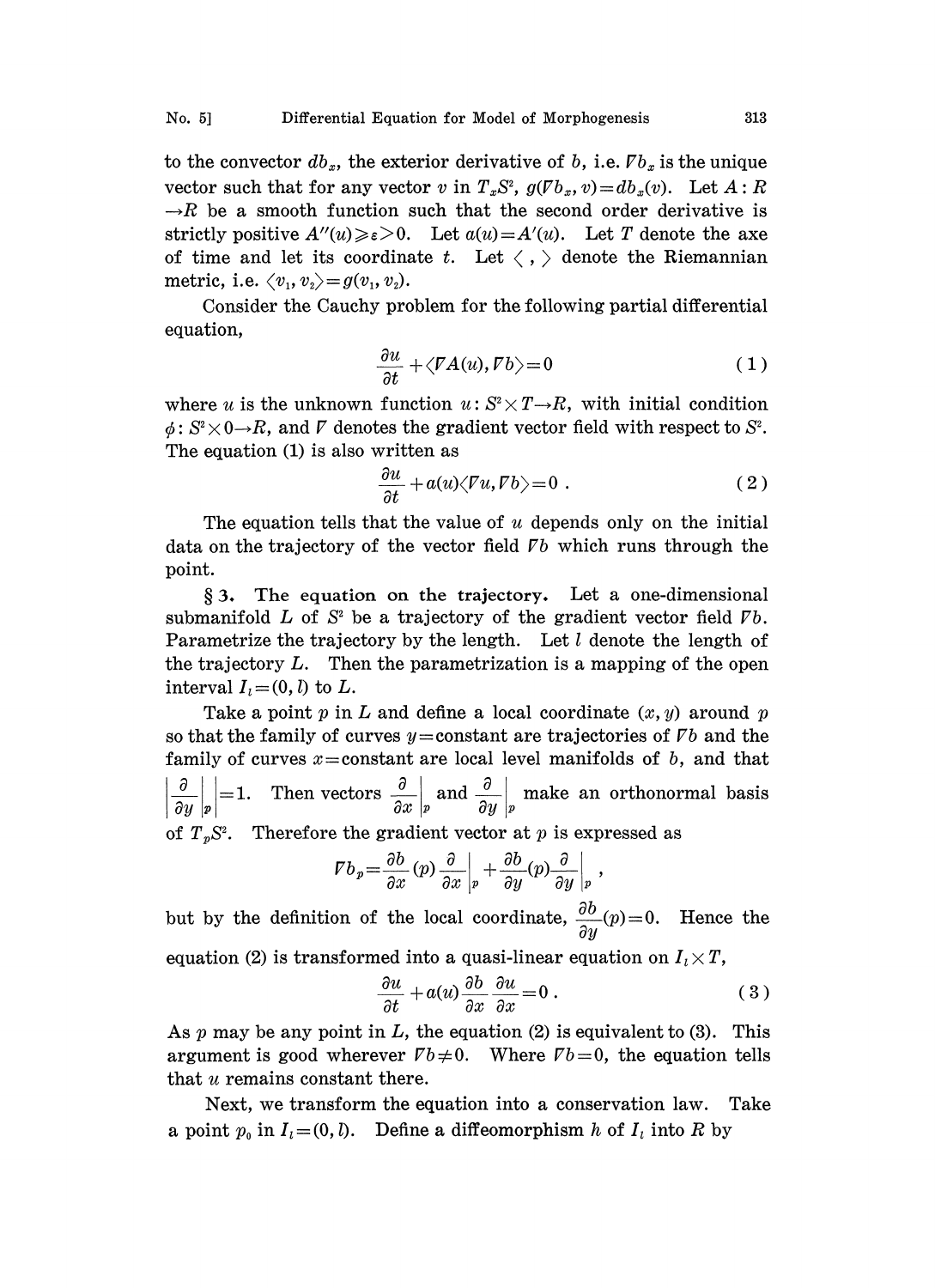314 **S. USHIKI** [Vol. 51,

$$
h(x) = \int_{p_0}^{x} \frac{dx}{\frac{\partial b}{\partial x}}.
$$

As  $\frac{\partial b}{\partial x}$  is of constant signature on  $I_t$ ,  $\frac{dh}{dx}$  never vanishes.

Let  $I_h$  denote the image  $h(I_l)$  in R. We denote the coordinate of  $I_h$  by  $\psi$ . Note that

$$
\frac{\partial u}{\partial x}(x) = \frac{\partial (u \circ h^{-1})}{\partial \psi}(h(x)) \cdot \frac{\partial h}{\partial x}(x).
$$

Let  $\tilde{u}=u\circ h^{-1}$ ,  $\tilde{u}: I_h\times T\rightarrow R$ . Then the equation (3) is transformed into a quasi-linear equation

$$
\frac{\partial \tilde{u}}{\partial t} + a(\tilde{u}) \frac{\partial \tilde{u}}{\partial \psi} = 0 \tag{4}
$$

that is to say

$$
\frac{\partial \tilde{u}}{\partial t} + \frac{\partial}{\partial \psi} A(\tilde{u}) = 0 , \qquad (5)
$$

This equation is well known. In particular, for an initial data  $\phi: I_{\hbar}$  $\rightarrow R$ , if there is a point  $x_0$  in  $I_h$  such that

$$
\phi'(x_0) \leq 0, \quad \phi''(x_0) = 0, \quad \phi'''(x_0) > 0 \tag{6}
$$

then at time  $t_0 = -\frac{1}{a'(\phi(x_0))\phi'(x_0)}$ , at  $x_0 + a(\phi(x_0))t$ , it generates a shock

wave.

Remark. The argument above is good also for any Riemannian manifold. The weak solutions of (5) make a global solution of (1), because we have transformed only by changes of local coordinates.

4. Construction of <sup>a</sup> model for morphogenesis. We construct a model which will generate a 'blastopore'. For the functions  $A: R$  $\rightarrow$ R and  $a: R \rightarrow R$ , take the simplest functions  $A(u) = \frac{1}{2}u^2$  and  $a(u) = u$ so that  $a'(u)=1>0$ .

Let  $b: S^2 \rightarrow R$  be the animal-vegetative potential, i.e. a smooth function on  $S<sup>2</sup>$  with two non-degenerate critical points. For example,  $b(x)=x_3$ ,  $x=(x_1, x_2, x_3) \in \mathbb{R}^3$ ,  $S^2=\{x \in \mathbb{R}^3 | x_1^2 + x_2^2 + x_3^2 = 1\}$ , in this case, the point  $(0, 0, 1)$  corresponds to the vegetative pole and  $(0, 0, -1)$  to the animal pole. Trajectories of the gradient vector field are the longitudes.

Parametrize  $S^2 - \{(0, 0, -1) \cup (0, 0, 1)\}$  by the longitude  $\theta \in R/2\pi\mathbb{Z}$  and the latitude  $x, -\frac{\pi}{2} < x < \frac{\pi}{2}$ , so that  $b(x, \theta) = \sin x$ . Then  $\frac{\partial b}{\partial x} = \cos x$ ,  $\partial x$  $I_i = \left(-\frac{\pi}{2}, \frac{\pi}{2}\right), I_h = (-\infty, \infty)$ . Take  $p_0 = 0 \in I_i$ .  $h(x)=\int_0^x\frac{dx}{\cos x}=\log\left(\tan\left(\frac{x}{2}+\frac{\pi}{4}\right)\right).$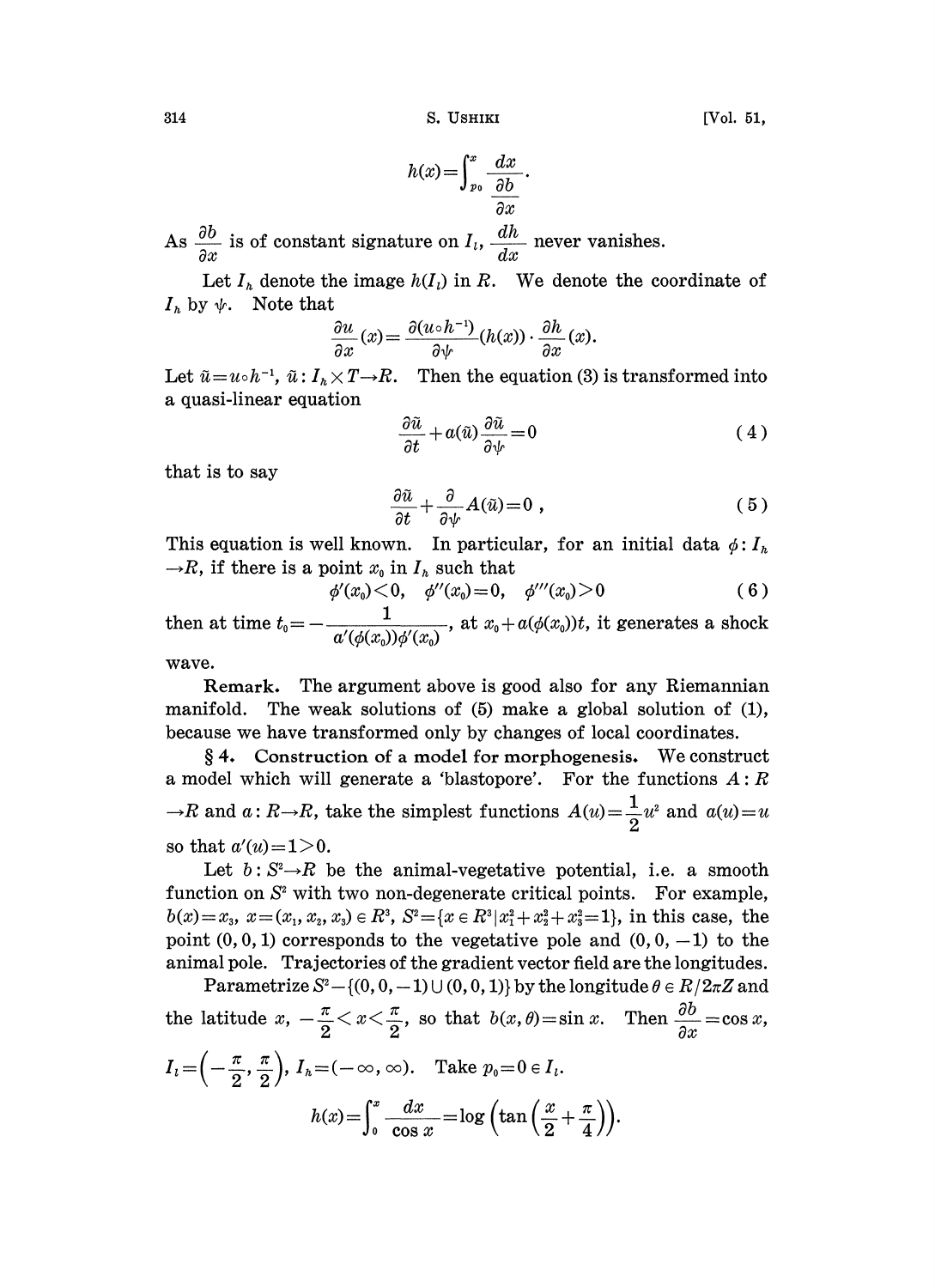Next, define a function  $\chi: R\rightarrow R$  such that lim  $\chi(\psi)=0$ ,  $\chi(\psi)\geq 0$  and that there is a unique point  $\psi_0 \in R$  which satisfies  $\chi'(\psi_0) < 0$ ,  $\chi''(\psi_0) = 0$ ,  $\chi'''(\psi_0)$  and  $\psi_0$  > 0. For example  $\chi(\psi)$  = exp ( $-\psi^2$ ).

Define the maps  $\chi_{\rho,\sigma}:R\to R$  for  $\rho,\sigma\in R$  by

$$
\chi_{\rho,\sigma}(\psi) = \rho \chi(\sigma \psi).
$$
  
Then at time  $t(\rho, \sigma) = -\frac{1}{\chi_{\rho,\sigma}'(\frac{\psi_0}{\sigma})} = -\frac{1}{\rho \sigma \chi'(\psi_0)}$  the solution of the equa-

tion (5) with initial condition  $\tilde{u}(\psi, 0) = \chi_{s,\sigma}$  breaks and generates a shock wave at  $\frac{1}{\sigma} \left( \psi_0 + \frac{-\chi(\psi_0)}{\chi'(\psi_0)} \right)$ . Let  $S^1 = R/2\pi Z$  be the circle of longitudes. Define a map  $\gamma: S^1 \rightarrow I_i$  so that the graph of  $\gamma$  is the set of end points of blastopore at each time. Define also a map  $\tau: S^1 \rightarrow T$  so that for

each longitude  $\theta \in S^1$ ,  $\tau(\theta)$  is the time when the end point of the blastopore passes. The image of the graph map  $id_{S_1} \times \gamma \times \tau : S^1 \rightarrow S^2 \times T$ defines a circle C in  $S^2 \times T$ . (Cf. R. Thom [1] p. 177.)

Define maps  $\sigma: S^1 \rightarrow R$  and  $\rho: S^1 \rightarrow R$  by

$$
\sigma(\theta) = \frac{\frac{\sqrt{\psi_0} - \frac{\chi(\psi_0)}{\chi'(\psi_0)}}{h \circ \gamma(\theta)}}{h \circ \gamma(\theta)},
$$

$$
\rho(\theta) = -\frac{1}{\tau(\theta)\sigma(\theta)\chi'(\psi_0)}
$$

Finally define the initial condition  $\phi: S^2 \rightarrow R$  by

$$
\phi(x,\theta) = \chi_{\rho(\theta),\sigma(\theta)}(h(x))
$$

and  $\phi((0, 0, 1)) = \phi((0, 0, -1)) = 0$ . For this initial data, the equation (1) will generate a gastrulation of type  $C$ .

§ 5. The relation between our model and Thom's static model. D. Schaeffer [2] defined a static model for conservation laws such that the catastrophe set of the static model is just where the shock wave runs. Our static model is slightly modified so as not to decay when  $t\rightarrow 0$ .<br>First, define a static model on  $S^1 \times I_i \times T$ , i.e. a field of smooth

maps  $F: S^1 \times I$ <sub>l</sub> $\times T \times R \rightarrow R$  by

$$
F(\theta, x, t, u) = u \cdot a(u) - A(u) - \frac{1}{t} \int_{h(x)}^{h(x) - a(u)t} \phi_{\theta}(v) dv,
$$

where  $\phi_{\theta}$  is the restriction of the initial data  $\phi$ ,

$$
S^2 \xrightarrow{\phi} R
$$
  

$$
S^1 \times I \underset{(\theta, h^{-1})}{\longleftrightarrow} I_h.
$$

For a bounded time interval no phenomenon occurs at both poles